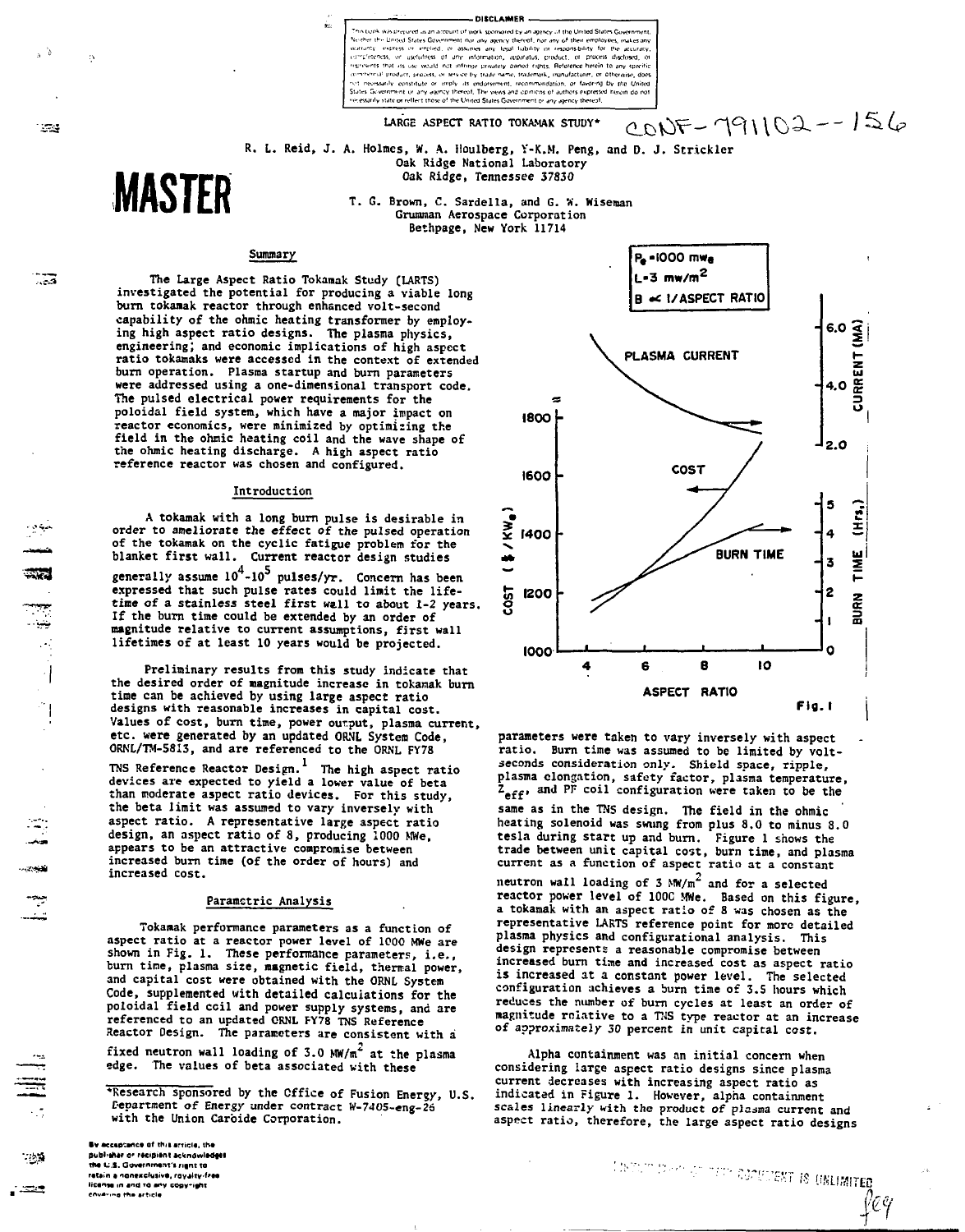**of Figure 1 are sufficient in containing 3.5 MeV alphas.**

## **Point Design**

**Parameters for the representative LART configuration (aspect ratio of 8.0, 1000 MWe) are presented in Table 1, and plan and elevation views of this reactor are shown in Figures 2 and 3.**

| Table 1. | LARTS Representative Configuration |  |
|----------|------------------------------------|--|
|          |                                    |  |

| $A = 8.0$                    | Aspect Ratio                           |
|------------------------------|----------------------------------------|
| $a = 1.2 m$                  | Minor radius                           |
| $R_{0} = 9.6$ m              | Major radius                           |
| $3 = 3.65$ ;                 | <b>Beta</b>                            |
| $B_T = 7.4 T$                | Field on axis                          |
| $B_{max}$ = 9.9 T            | Field at TF coil                       |
| $T = 12$ keV                 | Plasma Temperature                     |
| $Z_{\text{eff}} = 1.0$       |                                        |
| $N = 2.08 \times 10^{20}$    | Plasma density                         |
| $K = 1.6$                    | Plasma elongation                      |
| $q = 3.8$                    | Safety factor                          |
| $I_p = 3.0 M_A$              | Plasma current                         |
| $\Delta = 1.2$ m             | Shield space                           |
| $Ripple = 1.5%$              | Peak to ave ripple (plasma<br>edge)    |
| $P_{fusion} = 2275$ MW       | fusion power (17.6 MeV)                |
| $P_r = 2850$ MW <sub>r</sub> | Thermal power                          |
| $P_a = 1000$ Mile            | Electric power                         |
| $n_{\ast} = 0.35$            | Thermal efficiency                     |
| $P/V = 5.2 MW/m3$            | Power density                          |
| $L_p = 3.0 \text{ MW/m}^2$   | Neutron wall loading at<br>plasma edge |
| $N = 12$                     | # TF coils                             |
| $T_R$ = 3.5 hr               | Burn time                              |
| $B_{OH}$ = +8 -8 T           | Field in central bore                  |

**A numb'r of changes were made in the configuration of the LARTS design compared to the earlier ORNL TNS configuration. The most striking difference is the dewar system of LARTS which encompass all the superconducting coils, TF, exterior EF coils, and the OH solenoid as opposed to the separate dewars of the TF and exterior EF coils of the TNS design. The TF/EF dewar system in the LARTS design separates the warm** and cold components and simplifies their structural **support and thermal isolation. Exterior EF coils are supported off the intercoil structure with a linkage system that transmits dead weight and intercoil forces**<br>between the upper and lower exterior EF coils to the **TF intercoil structure.**

**The total weight of the exterior EF coils, TF**

**coils, and Oil solenoid is supported by the bucking cylinder which is bolted to the machine support base. The bucking cylinder is made from twelve segments which are insulated at each interface and bolted together. A nitrogen interface separates the bucking cylinder and the machine support base, with the length and truss construction of the machine support base designed to minimize the thermal heat load.**

**The large toroidal bore of the LARTS device, resulting from the high aspect ratio, allows space for a cylindrical dewar to be placed inside the OH solenoid as opposed to extending the dewar across the bore. This reduces the dewar support structure span length and thereby its structural requirements.**

**The RF system was located on ground level instead of at the top of the device, as in the earlier TNS design, to reduce the distance to the RF power supplies which are assumed to be located at a basement level.**

**The large aspect ratio results in twelve relatively wide TF coils, assuming the coils butt at the inner leg, as shown in the plan and elevation views. These wide coils compromise accessibility for torus segment removal. The torus for LARTS must be divided into 24 segments to allow removal between TF coils as opposed to 16 torus segments in the TNS design. If the constraint of butting the TF coils at the inner leg were removed, the coils could be separated by spacers and reduced in width, accompanied by a proportional increase in depth, to enhance accessibility. However, the ohmic heating coil bore would be decreased (less burn time) and ripple at the inside leg of the TF coil would be increased. This option needs additional study to verify feasibility.**

### **Plasma Physics Considerations**

**Startup and burn parameters for the representative LART configuration were determined. A 50-50 mixture of deuterium and tritium was maintained by control of the gas puffing rate. The beta limit was taken to vary inversely with aspect ratio as theoretically predicted. A four-secend heating phase followed by an excursion to a steady state burn regime was the startup scenario used in this analysis.**

#### **Transport Model**

**A one-dimensional transport code, KHIST,^ was used in this analysis. Particle and energy transport in the plasma are modeled with a combination of neoclassical transport, ripple-enhanced ion thermal conduction, and anomalous particle diffusion and electron thermal conduction:**

$$
\Gamma = \Gamma^{Aee} - D^{aJ} \frac{\partial N}{\partial r}
$$
\n
$$
\Phi_{ce} = \Phi_{ce}^{Aee} - N X_{ce}^{aJ} \frac{\partial T_{ce}}{\partial r}
$$
\n
$$
aJd
$$
\n
$$
\Phi_{c} = \Phi_{c}^{Aee} - N X_{c}^{rime} \frac{\partial T_{c}}{\partial r}
$$
\nwhere\n
$$
D^{aJ} = \frac{1.25 \times 10^{17}}{N} + 5000 \left(\frac{r}{e}\right)^{3} \frac{cm}{sec}
$$

 $\pm$ 

 $\overline{15}$ 

 $\epsilon_{\rm c}$ 

b.

ಾದ رسمين

لمرتب

جدیہ۔<br>م

3.89 ھت ،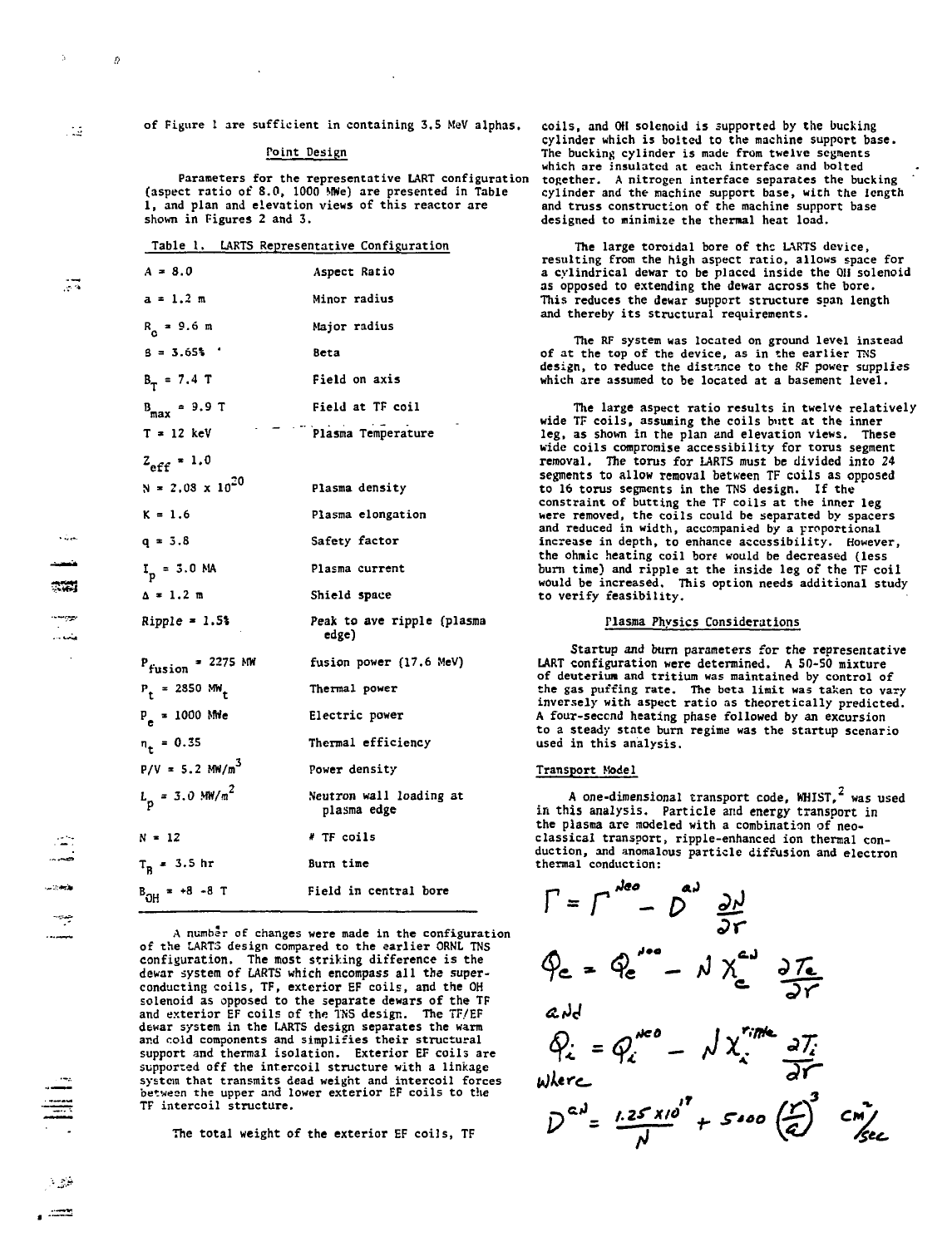

b.

 $\mathbf{r}$ 

 $\left\{ \frac{1}{2}, \frac{1}{2}, \frac{1}{2}, \ldots, \frac{1}{2} \right\}$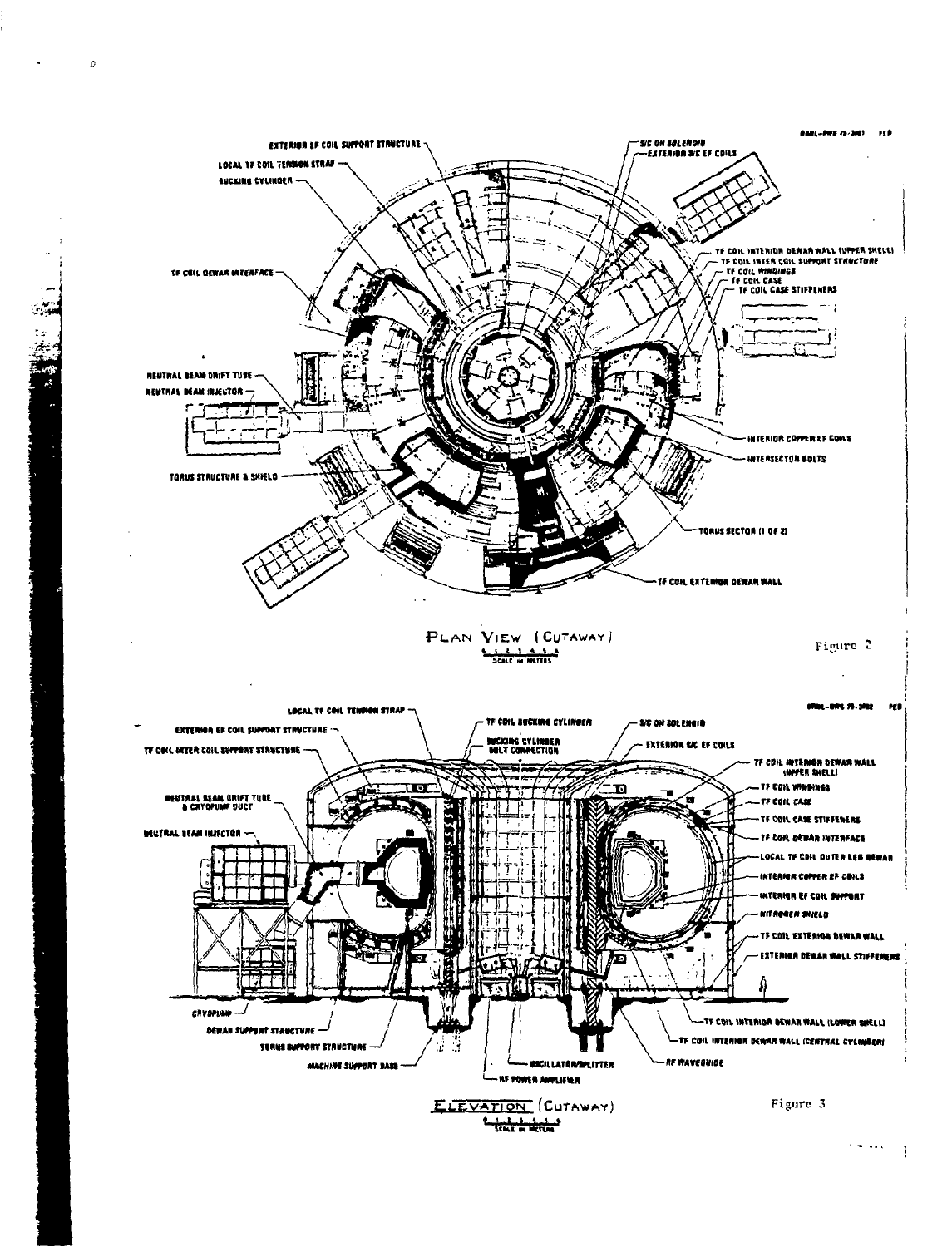$$
\mathcal{L} \vee \mathcal{L}
$$

 $\mathcal{D}$ 

Ŵ

Ţ3

ಸಪ

$$
\chi_{e}^{aA} = \frac{1.0 \times 10^{17}}{\sqrt{11 - \left(\frac{r}{c}\right)^{2}} \sqrt{35}} \frac{cm}{scc}
$$

**The transport coefficients for the anomalous terms are based on empirical fits to PLT data. The ripple enhanced ion conduction losses are calculated with the computer routine developed by Uckan, Uckan, and Moore.**

# **Ripple Effects**

**Toroidal field ripple is more uniform across the plasma as the aspect ratio is increased. For the same value of ripple at the plasma edge, a higher value of ripple exists at the plasma center for the large aspect ratio design. Therefore, it becomes important to reduce the maximum ripple in a large aspect ratio device** relative to that in a lower aspect ratio device. **are three main classes of particles to consider when discussing the effects of toroidal field ripple: particles locally trapped in the toroidal field ripple, particles that are trapped in the main toroidal field (bananas), and circulating particles. We include only the first class of particles in the calculations presented in this study. This class includes a relatively small number of particles so the resulting particle loss rate is small. However, the particles which are lost are relatively energetic (collisionless) and the main effect can be modeled as enhanced ion thermal conduction.**

**The poloidal as well as r3dial variation in the ripple has a significant impact on the ion conduction loss.<sup>S</sup> For ease of flux surface averaging, it is advantageous to express the poloidal and radial variation of the ripple in separable form:**

 $\mathcal{S}(r, \phi) = \mathcal{S}(r) + (r)$ 

**Based on a detailed computation of the magnetic field ripple for the TART design with 12 toroidal field coils, empirical fits to the radial and poloidal variation** have been made. Figure 4 depicts the radial variation in the plasma midplane  $(\Leftrightarrow \pm \Delta)$ 

**and Figure 5 shows the poloidal variation for several radii. The general form for the fitting is given by:**

 $\mathcal{S}(\tau,\theta) = \frac{1}{2} \mathcal{S}(\theta) + \mathcal{S}(\theta) - \mathcal{S}(\theta) \left( \frac{\tau}{2} \right)^n \mathcal{S} \mathcal{L}^{\theta}$ 

**Because of the large aspect ratio and the twelve wide magnets used in the representative LART design, the ripple on the inside of the plasma is large. The maximum in the toroidal field on the inside of the plasma occurs between magnets rather than in the plane of the magnets. This is because the wide magnets are significantly closer to the plasma at this point. The traditional picture of ripple no ionger holds and the curve fitting procedure used to describe the poloidal variation in ripple of Figure 5 can be considered only marginally accurate.**

**There are several other adverse effects of toroidal field ripple which we have not included in this analysis. As the plasma is heated, the flux** **OSNL-OWC 79-3372**

## **RIPPLE CONTOUR FIT FOR LART RADIAL VARIATION**

8(0,0) = 0.284  
\n8(a,0) = 1.125  
\n
$$
\delta = \frac{\theta_1 - \theta_2}{\theta_1 + \theta_2}
$$
\n
$$
B_1 = \text{TOROIDAL FIELD IN PLANE OF COLLE}
$$
\n
$$
B_2 = \text{TOROIDAL FIELD BETWEEN COILS}
$$
\n
$$
8(r,0) = 8(0) + [8(a) - 8(0)] (\frac{r}{d})^m
$$
\n
$$
a = 120 \text{ cm}
$$
\n
$$
R_0 = 960 \text{ cm}
$$



surfaces shift outward toward higher magnetic field **ripple. This would increase the effective ripple. Since fast ions are preferentially depleted by the ripple, the tail of the ion distribution function will be decreased and the fusion rate will consequently decrease. The fusion rate for this study is based on an assumed Maxmellian ion distribution. The fast alpha particles will also be affected by ripple.**

**Callen et al.<sup>6</sup> have pointed out that fast alpha particles can scatter into the toroidal field ripple and drift out of the plasma. This reduces the amount of energy given to the background thermal ions.**

### **Startup and Burn**

**A series of one-dimensional transport simulations were made using two start up-burn scenarios. The steady state burn parameters at the beta limit for each scenario is presented in Table 2. Parameters associated with the second scenario are consistent with the parameters used in the parametric analysis section of this paper.**

**Scenario 1. Neutral beam heating was applied for four seconds. The neutral beam power was varied to determine the minimum requirements for ignition**

 $\sim 2.3$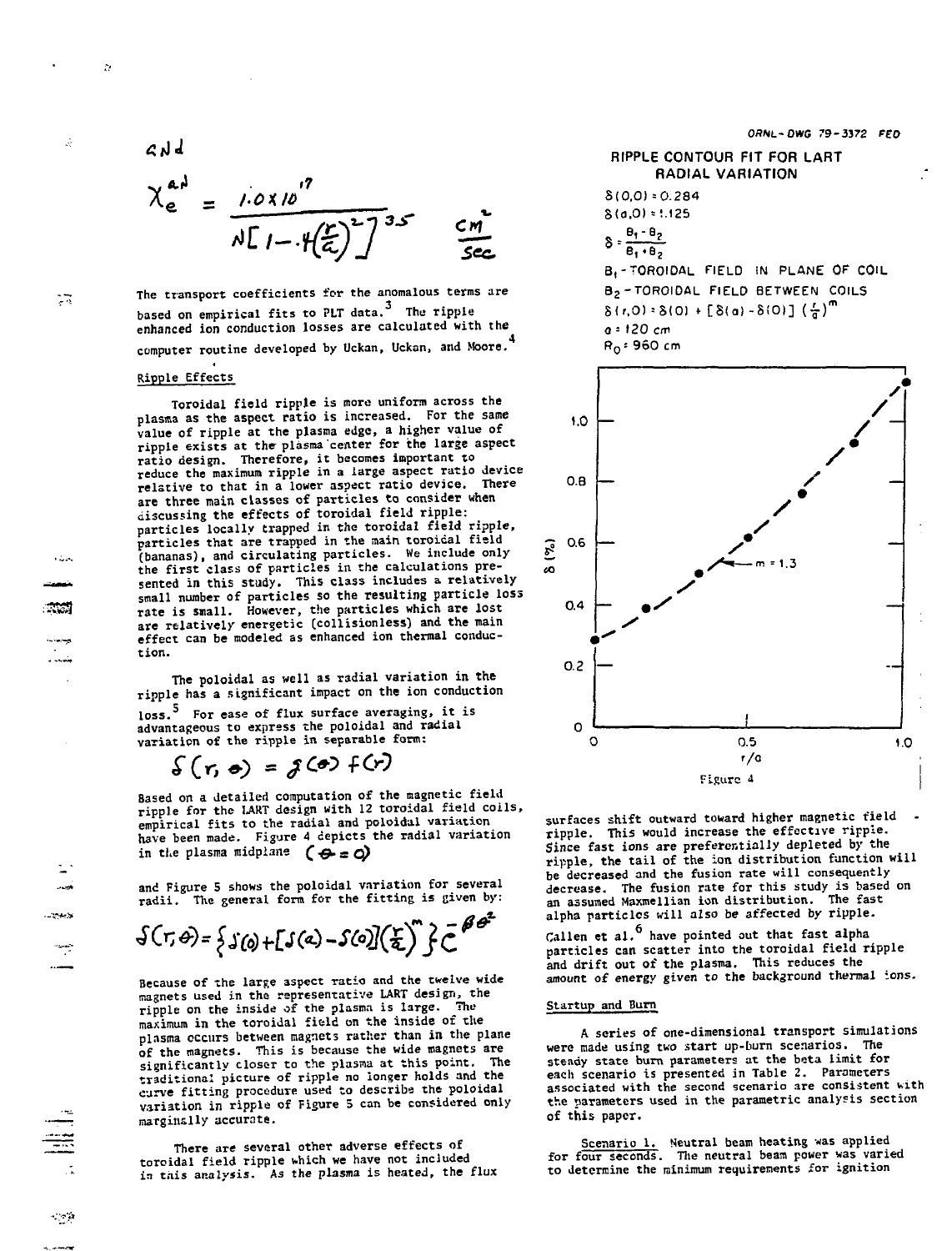

 $\mathbf{r}_i$ 

**Figure 5**

**ORNL-OWO 79-3374 FED**

**and after ignition was achieved, the steady state burn parameters were determined as a function of plasma density. It was found that the ripple losses in LART were large enough to prevent ignition at values of beta deemed acceptable, plasma density £: /6>f c/i~<sup>r</sup>**

**and beam power 100 MW. A 2S% reduction was made in the ripple (from 1.12 percent to 0.85 percent at the plasma edge) so that suitable burn regimes could be found. The reduction in ripple for LART would, in practice, require modifications to the toroidal magnetic field design; even further reduction may be required if other ripple phenomena prove to be significant. Figure 6 shows plots of fusion power, volume average beta, and average electron and ion temperature as a function of plasma density for steady state burn. Parameters at the limiting value of beta, approximately 3.5 percent for an aspect ratio of 8 are taken from this figure and presented in Table 2.**

**Scenario 2. Four seconds of neutral beam heating** is applied to a low density plasma,  $1 \times 10^{14} / \text{cm}^3$ . After ignition, density is increased to 2 x 10<sup>2</sup>, at<br>the beta limit of 3.5%, while ripp*le losses are* **increased to maintain a thermally stable plasma average temperature of approximately 12 keV. This scenario allows higher density, lower temperature plasmas, for the same beta limit, then does Scenario 1. The parameters for this scenario are also shown in Table 2 and are basically consistent with the Reference LARTS parameters presented in Table 1. These same steady state reference parameters could be achieved without variable ripple by utilizing additional neutral beam power in conjunction with a low density start up.**

**1.60**

**-3 Ave density (burn), cm' Beam injection, sec Startup density, cm Beam power, MW Beam energy, keV Ave ion temperature, keV Fusion power, MW Beta, % Ripple (plasma edge) % Start up B u m Scenario 1 4**  $10^{14}$ **85 150**  $1.3 \times 10^{14}$ **18 1925 3.5 0.84 0.84 Scenario 2 4 10<sup>1</sup> <sup>4</sup> 85 150**  $2 \times 10^{14}$ **12 1380 3.5 0.34**

**Table 2. Startup/Steady State Plasma Parameters**

**>f**

٠y

**)f lal**